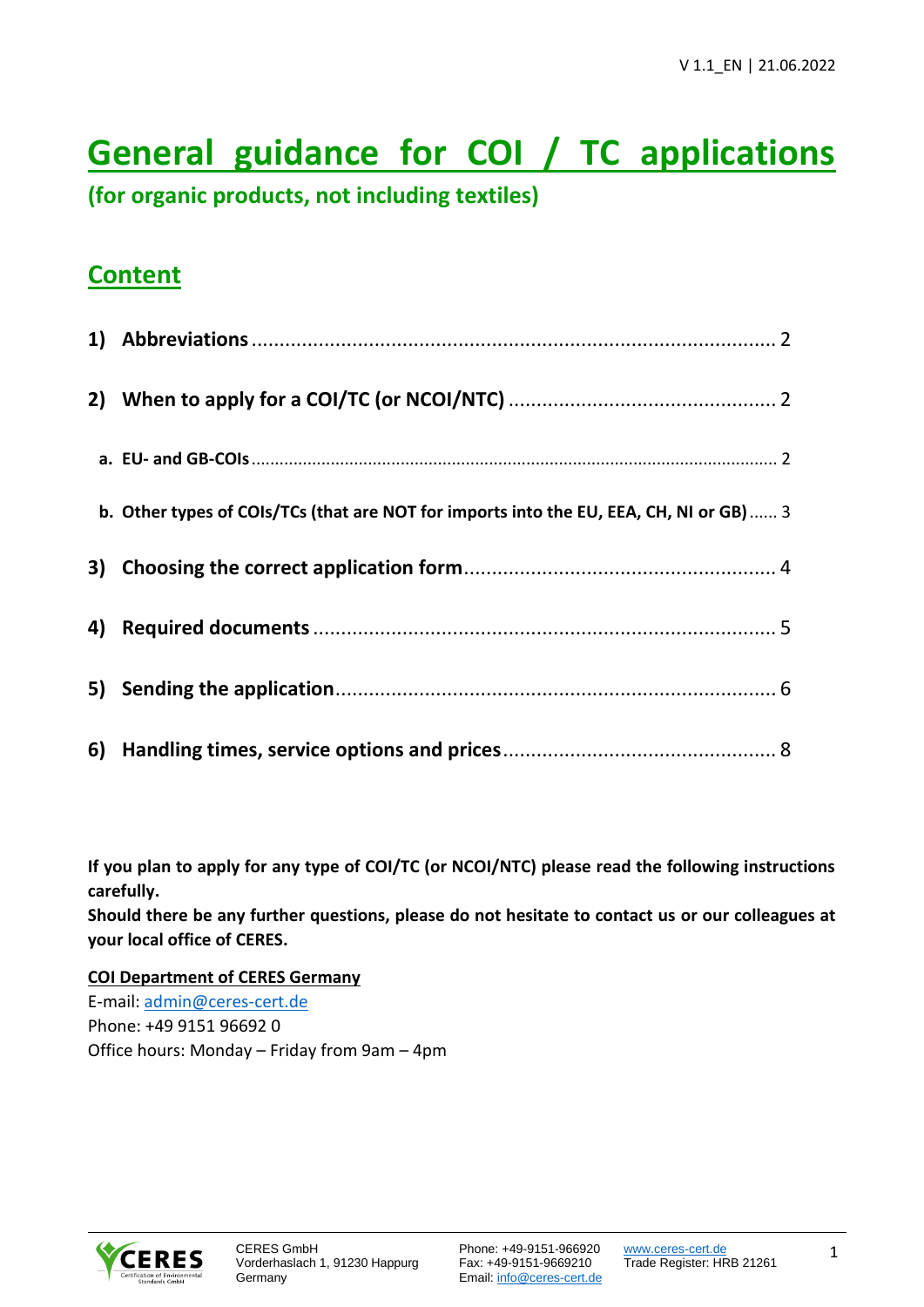# <span id="page-1-0"></span>**1) Abbreviations**

| COI/TC        | $COI =$ Certificate Of Inspection; official term used by the EU                            |  |  |
|---------------|--------------------------------------------------------------------------------------------|--|--|
|               | TC = Transaction Certficate; common term used internationally                              |  |  |
|               | Both terms refer to a certificate issued for a specific sale of organic products and are   |  |  |
|               | often used synonymously.                                                                   |  |  |
| NCOI/NTC      | NCOI = National Certificate Of Inspection // NTC = National Transaction Certificate        |  |  |
|               | COI/TC for a national sale between two operators within the same country                   |  |  |
| <b>EU-COI</b> | Official COI for organic imports into the EU, EEA (European Economic Area), CH             |  |  |
|               | (Switzerland) or NI (Northern Ireland). It is mandatory for organic imports into these     |  |  |
|               | countries and issued via the EU's online platform TRACES.                                  |  |  |
| <b>TRACES</b> | TRAde Control and Expert System = official traceability system for imports into the EU     |  |  |
| <b>GB-COI</b> | Official COI for organic imports into GB (Great Britain, NOT including Northern            |  |  |
|               | Ireland). It is paper-based and mandatory for organic imports into GB.                     |  |  |
| <b>ETD</b>    | Estimated Time of Departure, i.e. the estimated day when the product is going to           |  |  |
|               | leave the country of export                                                                |  |  |
| <b>ETA</b>    | <b>Estimated Time of Arrival, i.e. the estimated day when the goods are going to reach</b> |  |  |
|               | the import destination                                                                     |  |  |
| BL // AWB     | Bill of Lading // Air Way Bill                                                             |  |  |
| <b>CMR</b>    | Convention Relative au Contrat de Transport International de Marchandises par Route        |  |  |
|               | = Official document for international road transport                                       |  |  |

# <span id="page-1-1"></span>**2) When to apply for a COI/TC (or NCOI/NTC)**

### <span id="page-1-2"></span>**a. EU- and GB-COIs**

**Official EU- and GB-COIs must be issued before the goods leave the country of export and are mandatory for imports of organic products into the EU, EEA, CH, NI or GB.**

This means that once the goods have left the country of export it is no longer permitted to issue any EU- or GB-COI for this shipment and it will be impossible to import these goods as organic into the EU, EEA, CH, NI or GB. **We can only issue the EU-/GB-COI, if we receive the application as well as the complete and correct documentation in time before the shipment.**

**Hence, it is crucial that applications for EU- or GB-COIs are made well in advance, with enough time for us to check the documents, clarify any potential doubts and issue the COI before the goods leave the country of export. This is especially important for first time applications because for the first COI it usually takes a bit longer to clarify all important aspects. Please make sure that the goods do not leave the country of export before the COI is issued.**

Applications sent directly to CERES Germany [\(admin@ceres-cert.de\)](mailto:admin@ceres-cert.de) for EU- or GB-COIs should ideally be received within the following time frames:

- $\triangleright$  for vessel and train shipments: 6 10 working days (not including weekends and national holidays) before the goods are planned to leave the country of export.
- $\triangleright$  for airfreight and truck transports: 2 5 working days (not including weekends and national holidays) before the goods are planned to leave the country of export.

Some applications are handled or prepared at our local offices and thus the application should be forwarded to these offices rather than the COI department of CERES Germany and different deadlines may apply. If in doubt, please check with your local office.

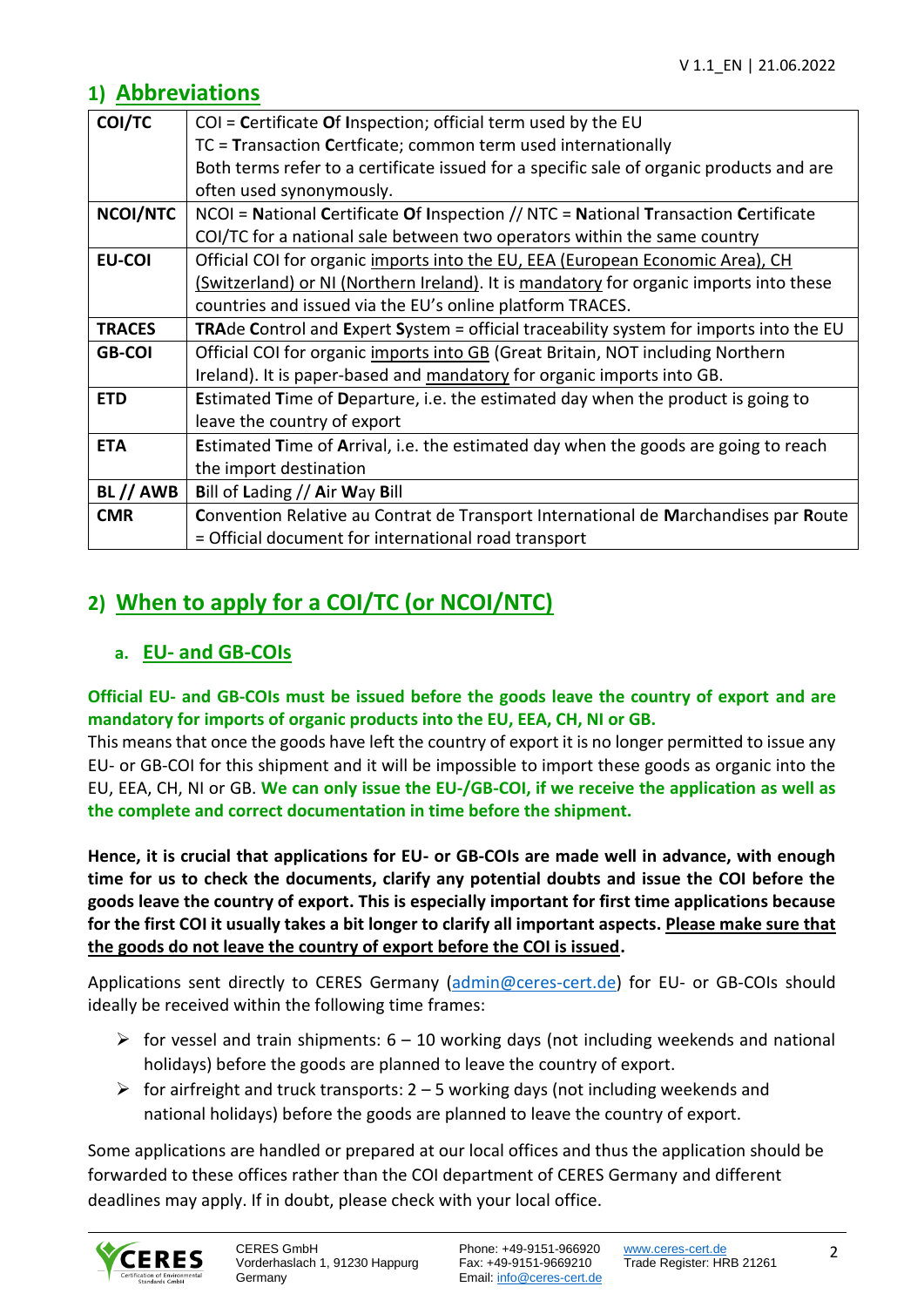**Please consider our regular handling times and in case an application for EU- or GB-COIs cannot be sent with enough time in advance, kindly our EXPRESS service option for shorter handling times.** (For handling times of CERES Germany [\(admin@ceres-cert.de\)](mailto:admin@ceres-cert.de), see sectio[n 6\) Handling times,](#page-6-0)  [service options and prices;](#page-6-0) For handling times of staff at local offices, please check with the respective office directly).

We are aware that the final version of commercial invoices (issued by the exporter to their buyer) and international transport documents (for the shipment from the country of export to the country of import) cannot always be issued in time before the shipment. Consequently, **we also accept proforma, draft and other preliminary versions of these documents for applications of EU- and GB-COIs. If it is impossible to obtain a DRAFT BL/AWB/CMR or Booking confirmation in time, we even issue the EU- or GB-COI without this document. Similarly, in case there is no proforma invoice available, the application may be sent without this document.**

Naturally, the final version of commercial invoices and transport documents must be provided to CERES as soon as possible. For EU-COIs, the EU regulations determines that the shipment details shall be updated within 10 days after the issue date of the COI and in any case before the COI is endorsed by the competent authority within the EU.

**Please carefully check our brief info files about EU-COIs and TRACES [\(No. 3-2-8-1\) as well as GB-](https://www.ceres-cert.de/en/documents?open=7781)[COIs \(No. 3-2-8-3\) on our website under Documents > COI / TC](https://www.ceres-cert.de/en/documents?open=7781) where we explain further important rules and requirements regarding EU- and GB-COIs.**

In addition, **the most essential particularities of EU- and GB-COIs are also included in the Annex of the corresponding application forms**, to make them conveniently available for you.

# <span id="page-2-0"></span>**b. Other types of COIs/TCs (that are NOT for imports into the EU, EEA, CH, NI or GB)**

**For all other types of COIs/TCs (including NCOIs/NTCs) we only accept final versions of all documents (i.e., originals or copies thereof), seeing as it is not necessary to issued these before the shipment.**

For most countries (other than EU, EEA, CH, NI and GB) COIs/TCs are not mandatory for organic imports. There are some exceptions, however. Information about the individual import rules for organic products of each country should be researched by the importer before the shipment.

Nevertheless, it is highly recommendable to obtain a COI/TC (or NCOI/NTC) to simplify later checks of sales as well as quantity flow and generally improve traceability. Also, many importers expect a COI/TC as part of the export documentation.

Also, for imports into the US some importers may request a special COI type: the official US Import Certificate of the USDA. CERES can issue this on request without any problem, but we please need to be informed about this in advance (should be highlighted in the application form and/or email).

This means that usually applications for these types of COIs are sent shortly after the shipment, while the goods are under way to their destination. There is no specific time frame for these applications. However, **please be aware of our general handling times.** (See section [6\) Handling](#page-6-0)  [times, service options and prices\)](#page-6-0)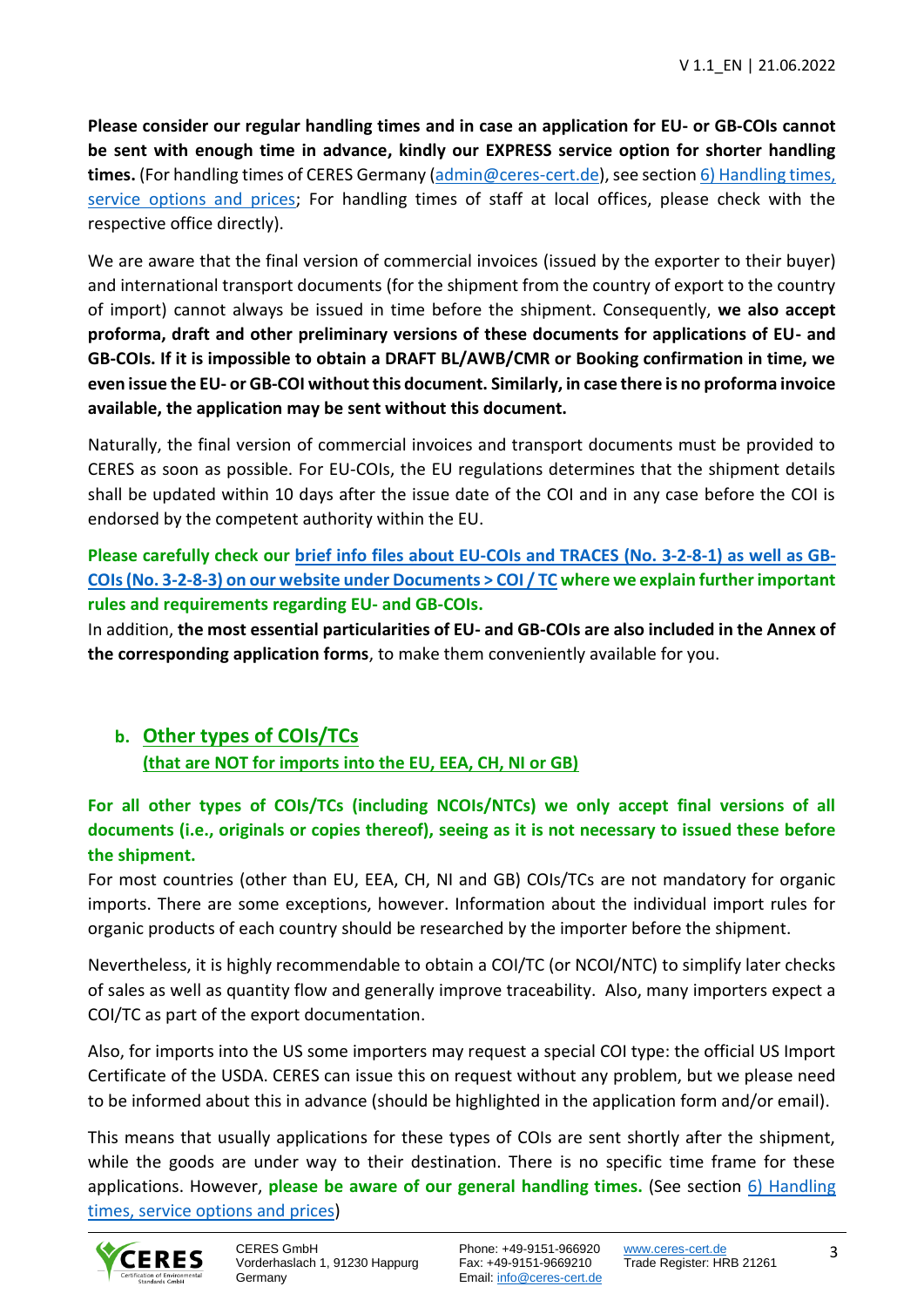# <span id="page-3-0"></span>**3) Choosing the correct application form**

You can always find the **latest versions of all application forms on our [website \(under](https://www.ceres-cert.de/en/documents?open=7781) Documents [> COI / TC\)](https://www.ceres-cert.de/en/documents?open=7781)**.

There are 4 different application forms for the different COI types:

➢ **EU-COI (forms 5-2-1-1 & 5-2-1-1-1)** i.e. for exports of organic goods **from third countries to the EU, EEA (European Economic Area), CH (Switzerland) or NI (Northern Ireland)** >> Clients from Egypt use form 5-2-1-1-1 ( EN EG-EU-COI-Application F) >> Clients from all other third countries use form 5-2-1-1 (\_EN\_EU-COI-Application\_F)

- ➢ **GB-COI (forms 5-2-1-5 & 5-2-1-5-1)**
	- i.e. for exports of organic goods **to GB (Great Britain, not including Northern Ireland)**
	- >> Clients from Egypt use form 5-2-1-5-1 ( EN EG-GB-COI Application F)
	- >> Clients from all other countries use form 5-2-1-5 ( EN GB-COI Application F)
- ➢ **International sale to other countries (forms 5-2-1-2 & 5-2-1-2-1)**

i.e. for **all international sales that are not imports into the EU, EEA, CH, NI or GB** (including all sales between any two countries outside of the EU, EEA, CH, NI or GB as well as sales between two countries within EU/EEA, CH or NI) >> Clients from Egypt use form 5-2-1-2-1 ( EN EG-Internat-CoI-Appl-Other Countries F) >> Clients from all other countries use form 5-2-1-2 ( EN Internat-CoI-Appl-Other-

Countries\_F)

- ➢ **NCOI (forms 5-2-1-3 & 5-2-1-3-1)**
	- i.e. for **national sales of organic goods (within the same country)**
	- >> Clients from Egypt use form 5-2-1-3-1 ( EN EG-National-COI-Appl F)
	- >> Clients from all other countries use form 5-2-1-3 ( EN\_National-COI-Appl\_F)

Please make sure to choose the correct application form when applying for a COI/TC and always use the latest version as available on our website (link above).

If you require any special details to be mentioned in the COI or a special type of COI, please be sure to highlight this in the application form and/or email.

E.g. for US-imports some importers may request a special COI type: the official US Import Certificate of the USDA. CERES can issue this on request without problem but we please need to be informed about this in advance.

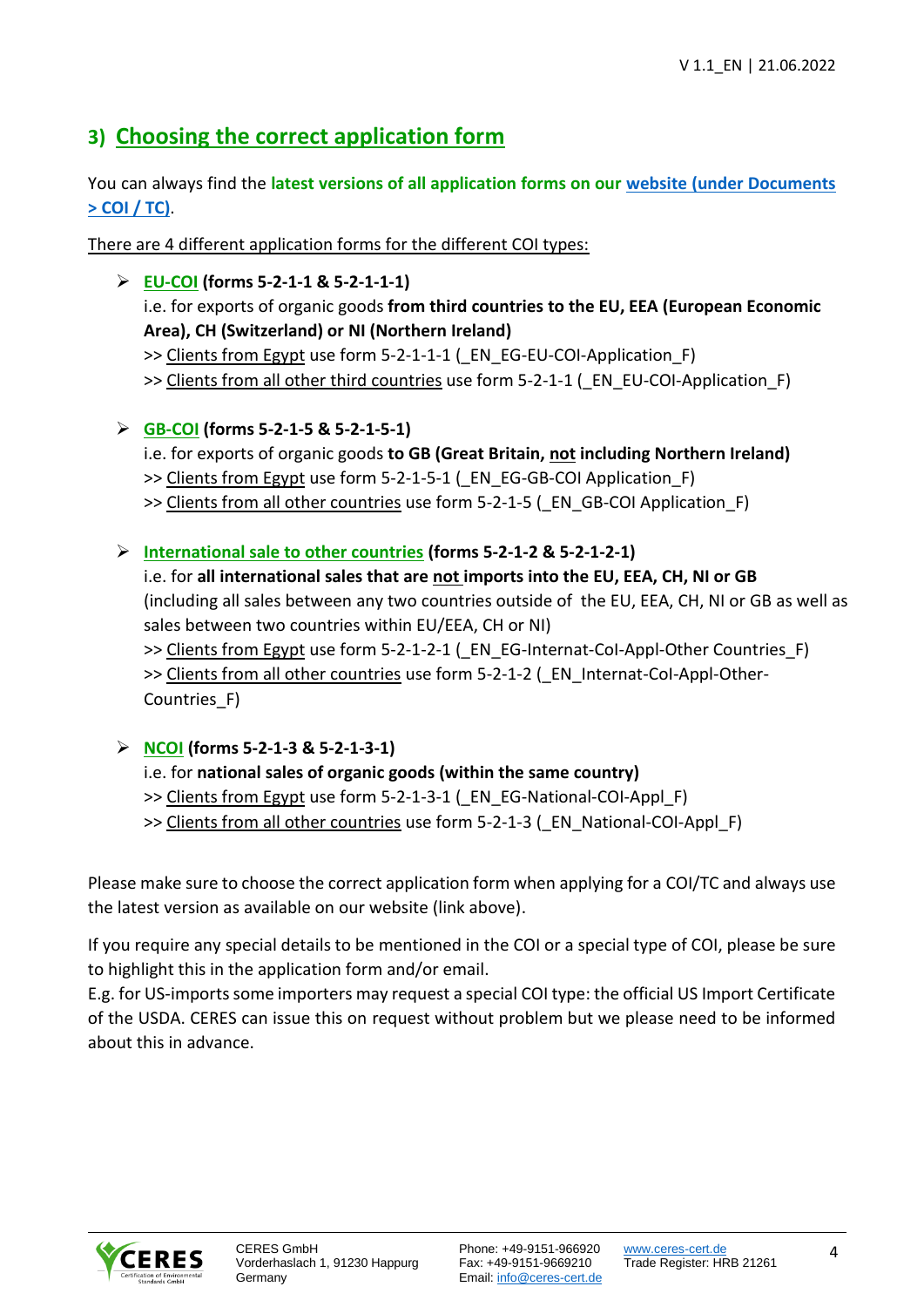# <span id="page-4-0"></span>**4) Required documents**

For every application, the following is mandatory:

➢ **Application form applicable for the requested type of COI** (see section [3\) Choosing the](#page-3-0)  [correct application form\)](#page-3-0).

The application form must be **signed in the payment confirmation box** (in the middle section of the questionnaire) and, in addition, the **declaration at the end of the form must be signed and stamped (after inserting your name and the current date).**

**The signed and stamped application form must be sent to us in PDF format (or similar, nonmodifiable format).**

- ➢ The **relevant documents** for the sale must be sent to us along with the application form and **according to the list of required documents included in the annex of each application form.**
- ➢ **The organic master certificate of the exporter / seller must be valid on the day the COI (or NCOI) is issued.** (Not just at the moment of sending the application.)

**Each application form contains an annex of required documents that must be provided along with the signed and stamped application form.** Please check it carefully, as it lists all documents that are usually necessary for the respective type of COI/TC. Of course, we may ask for additional documents on occasion, depending on the individual situation.

**Important: All documents need to be connectable and indicate the organic status of the product.**

In general, required documents are:

- ➢ **Transport document** (AWB / CMR / BL)
	- $\circ$  For EU- and GB-COI applications, this can be draft or even still unavailable,
	- o For other shipments must be original or copy
	- o The first consignee must always be mentioned on the transport document
- ➢ **Commercial invoice** between the exporter and importer.
	- $\circ$  In case of sales via intermediary traders we please need all invoices in the transaction chain from exporter to importer.
	- o For EU- and GB-COI applications proforma invoices are acceptable. In case there is no proforma version available, the application may be sent without this document.
	- o For all other shipments we can only accept the final original
- ➢ **In case you buy this product (or raw material) from another entity:** (N)TC for the purchase OR purchase invoice + transport document; Supplier's organic (master) certificate in case they are not certified by CERES
- ➢ **In case the product is stored or processed by one or more entities**, provide evidence that these entities are certified as well as documents that allow traceability for each step
- ➢ **For EU- and GB-COIs only:** Please note that the COI must be issued by the control body of the last operator to perform any activity of preparation on the product, i.e. packing or labelling.

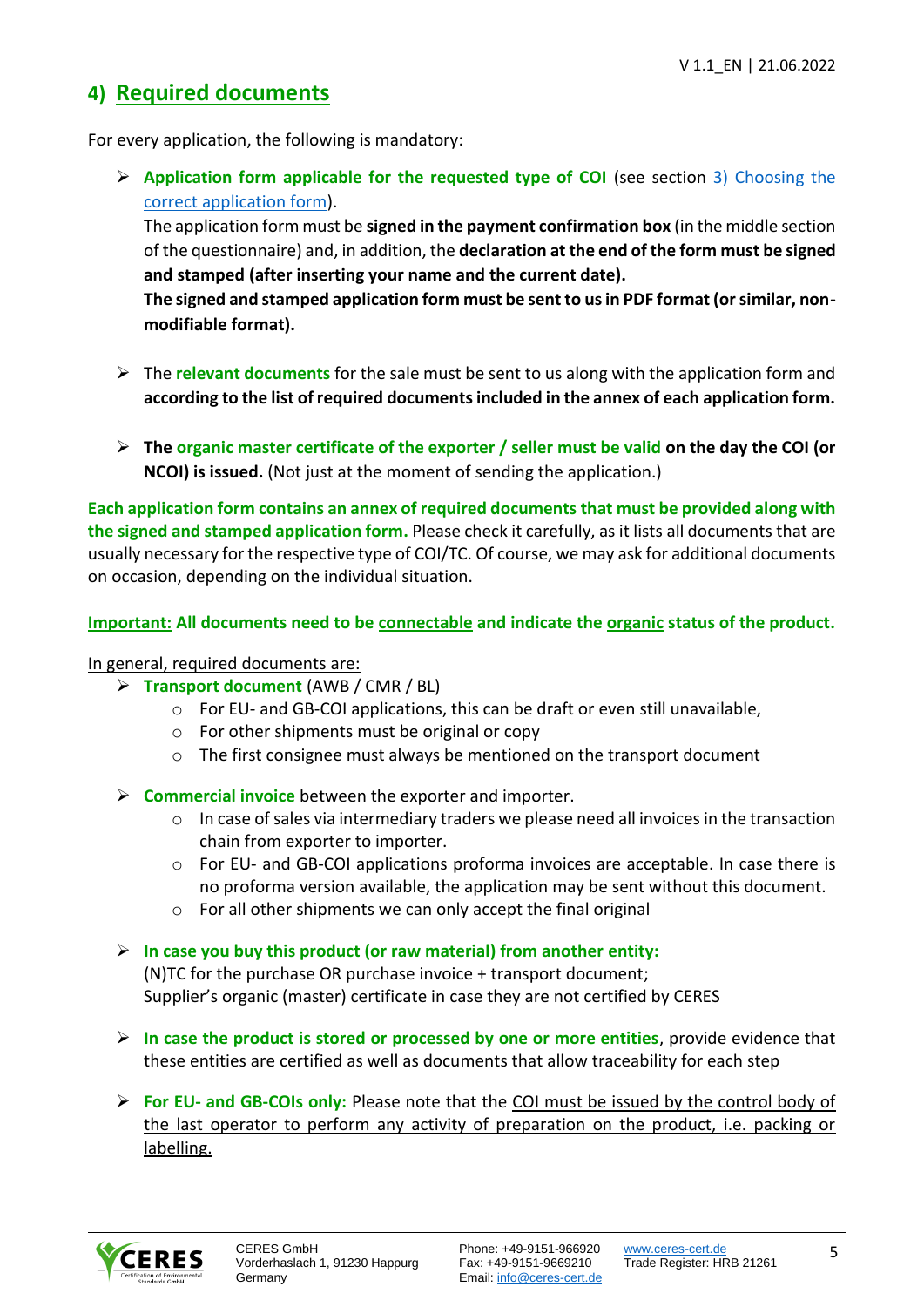#### ➢ **For coffee producer/processor groups only:**

Please send evidence which washing station(s) was/were involved in processing the export lot(s). For this, please use the annex of washing stations (processing units) of your organic certificate, insert the relevant export lot number and mark the washing station(s) involved in processing the export lot(s).

(Exception: If all producers are always contributing to all export lots, please explain and confirm this in an official declaration (company letter, signed and stamped) and send it to us in advance.)

#### **For ALL OTHER farmer groups (that do not produce coffee):**

Please send a list of all producers involved in the production for each export lot. For this please use the producer annex of your organic certificate, insert the relevant export lot number and mark the producers involved in the production of this export lot. (Exception: If all producers are always contributing to all export lots, please explain and confirm this in an official declaration (company letter, signed and stamped) and send it to us in advance.

Also, rice farmer groups are generally excepted from this requirement.)

# <span id="page-5-0"></span>**5) Sending the application**

#### **Please observe the following instructions carefully, so that your application can be categorized correctly and is not delayed or overlooked.**

Some applications might be handled or prepared at our local offices and thus the application should be forwarded to these offices rather than the COI department of CERES Germany. If in doubt, please check with your local office.

#### **For all applications handled directly by the COI department of CERES Germany:**

**For every new COI application, please send a new email to** admin@ceres-cert.de (i.e. please do not send it as an answer to previous emails). By doing so, our ticketing system will create a new ticket for this new application. **You will receive an automatic response with a new ticket number.**

Please be sure to check this automatic response is received as it confirms that your application has been received correctly. If you have not received an automatic reply after a maximum of 30 minutes (please also check your spam folder), this probably means there might be a technical problem and we have not received the application. Should this be the case, please be sure to contact us and check about the status of your application.

Please **do not send new applications as a response to any previous emails**, as this makes it hard to notice your application and will delay the issuance process considerably.

**When sending further information, questions or reminders concerning a pending application or request** (i.e., an application or request that was sent to us earlier already and for which you already received a ticket number), **it is important to always keep the relevant ticket number in** 

**the subject line.**

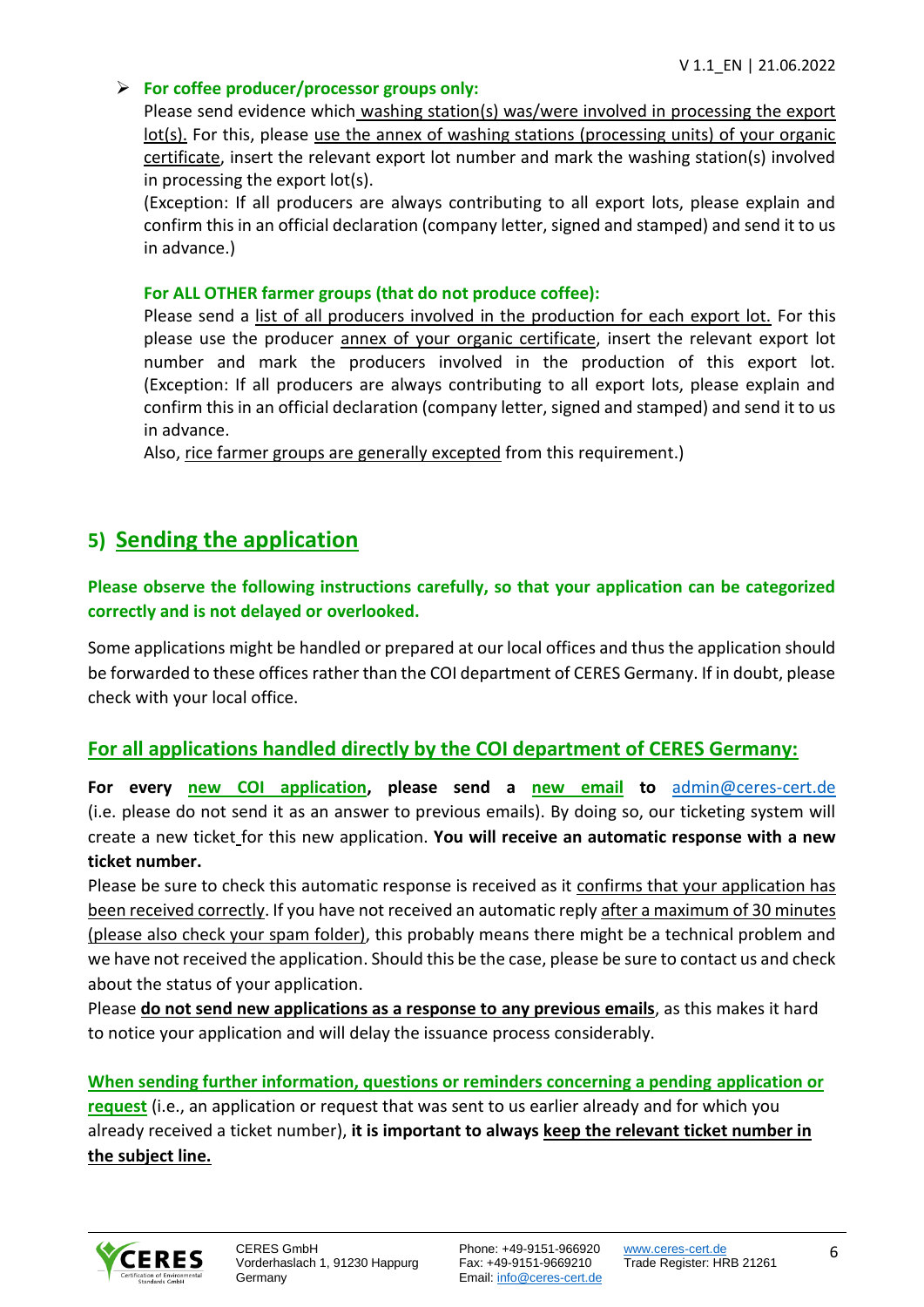#### **When sending the application, please kindly support us by including the following details in the subject line of all COI application emails:**

- ➢ **Destination / Import country or NCOI** (for national sales within one country) (EU / EEA (European Economic Area) / CH (Switzerland) / NI (Northern Ireland), GB (Great Britain) or Other Countries)
- ➢ **For international shipments: Transport mode** (Vessel/BL, Airfreight/AWB, Land freight/truck / CMR)
- ➢ **For international vessel or train transport as well as all NCOIs:** Service option (**EXPRESS or STANDARD**)
- ➢ **Exporter** company name (for NCOIs: Seller company name)
- ➢ **Importer** company name (for NCOIs: Buyer company name)
- ➢ **For shipments to EU, EEA, Northern Ireland or GB: ETD** (estimated time of departure = date when the shipment is planned to leave the country of export)
- $\triangleright$  For shipments to other countries: ETA (estimated time of arrival = date when the shipment is planned to reach the point of destination) We receive a great number of applications every day and including the above details helps a lot in order to process them correctly and effectively. Thanks a lot in advance for your support in this matter!
- $\triangleright$  Optional: Reference number(s) for this sale/shipment

**International shipments by truck (CMR) or plane (AWB) are treated with priority.**  If you send applications for international land- or airfreight, please make sure to **indicate Truck/CMR or Airfreight/AWB in the subject line of the email.** Otherwise, we might not realize this is a priority application and issuance may be delayed.

Furthermore, it is **especially important to include the ETD in the subject for shipments to the EU, EEA, CH, NI or GB.** Seeing as COIs for exports to these countries must be issued BEFORE the goods leave the country of export, the ETD is an essential detail.

For shipments to other countries, it is not needed.

If you require any special details to be mentioned in the COI or a special type of COI, please be sure to highlight this in the application form and/or email.

<span id="page-6-0"></span>E.g., for US-imports some importers may request a special COI type: the official US Import Certificate of the USDA. CERES can issue this on request without any problem but we please need to be informed about this in advance.